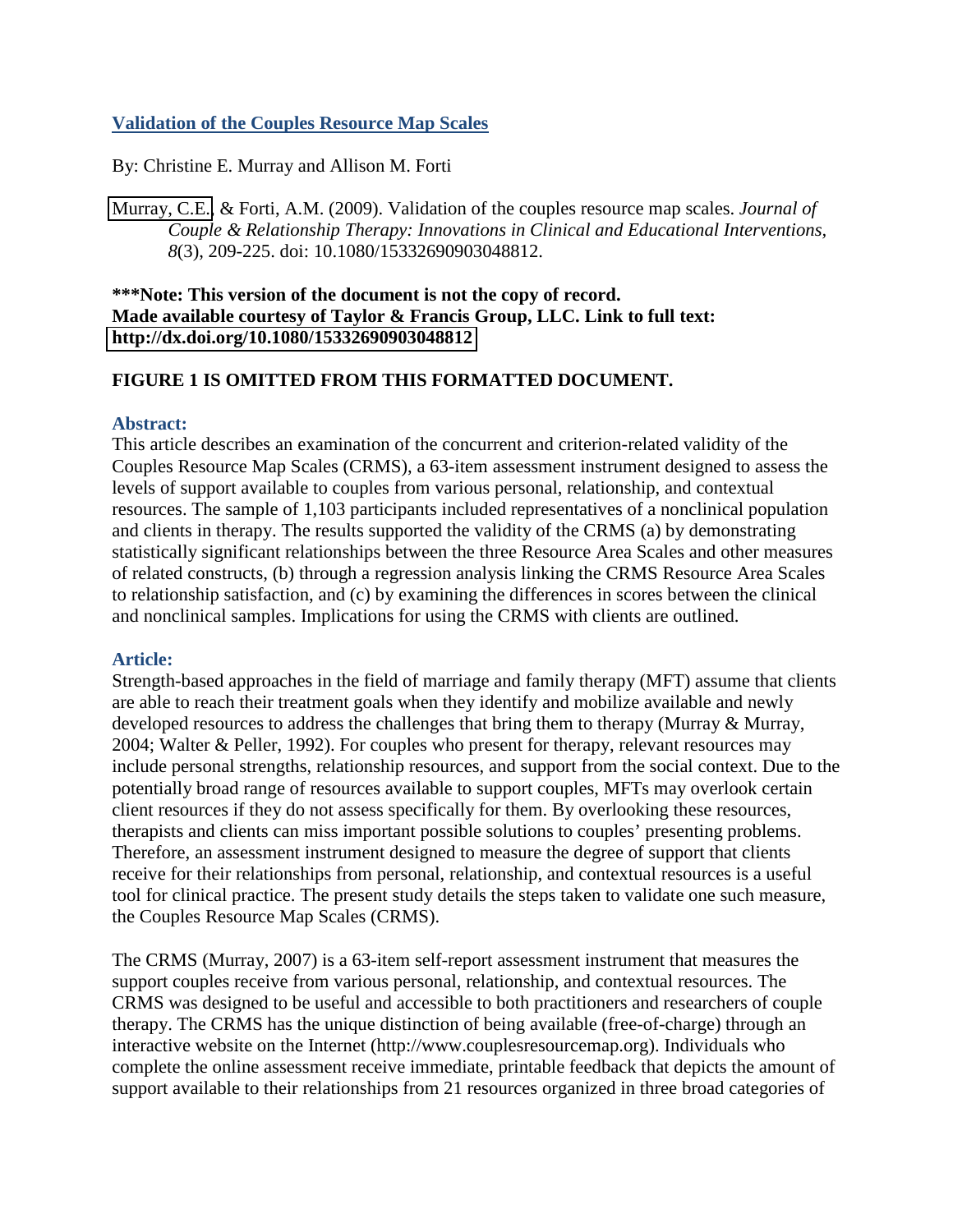personal, relationship, and contextual resources. These three categories correspond to the instrument's three Resource Area Scales, which are the focus of the current investigation. Practicing MFTs can direct their clients to the assessment website and subsequently discuss the printed feedback with their clients. The CRMS, which is also usable in a paper-and-pencil format, also can be a valuable resource to MFT researchers who wish to study the associations among various resources and other aspects of relationship functioning (e.g., relationship satisfaction and stability, outcomes in couple therapy, and protective factors against relationship distress). The present study was designed to assess the concurrent and criterion-related validity of the instrument in its current format using a sample that included participants from nonclinical and clinical samples.

## REVIEW OF THE LITERATURE

#### *Theoretical Foundation of the CRMS*

The field of MFT has demonstrated a gradual shift away from approaches that focus on pathology and dysfunction toward approaches that focus on resources and strengths (O'Connell, 1998). One important strength-based approach that emerged in recent years is Solution-Focused Therapy (SFT; Brief Family Therapy Center, 2007), which serves as the theoretical foundation for the CRMS. Several previous authors have applied the solution-focused approach to clinical work with couples (e.g., Hoyt & Berg, 1998; Murray & Murray, 2004). This theory holds that focusing on clients' strengths and resiliencies leads to positive changes (Murray & Murray, 2004; Walter & Peller, 1992). SFT shifts the focus of therapy away from explaining problems and instead highlights exceptions to the problem (i.e., times when the problem does not occur or occurs less) and solutions (i.e., what life will or does look like when the problem does not exist) (DeJong & Berg, 1998; O'Connell, 1998). An important assumption of SFT is that clients have the ability to create their own solutions based on resources to which they already have access (Murray & Murray, 2004; Walter & Peller, 1992). Therefore, resources play an important role in SFT, in that they provide the foundation upon which clients build solutions as they work toward positive changes.

Consistent with the solution-focused assumption that clients build on their available resources to make desired changes, existing research supports the benefits that personal, relationship, and contextual resources provide to couples in their relationships. *Personal resources* are resources found within the individual. On the CRMS, these resources include self-awareness, self-soothing strategies, coping skills, personal dreams, values, and self-esteem. Personal resources have been linked to increased marital satisfaction and other positive relationship outcomes (e.g., Bodenmann & Shantinath, 2004; Gottman, 1999). Relationship resources describe resources shared within a couple's relationship. The CRMS assesses the following relationship resources: relationship skills, strategies to manage negativity, knowledge about one's partner, shared material resources, shared dreams, and a shared history. Conflict resolution and communication skills are two relationship resources that prior research demonstrates are important for positive relationship health (Gottman, 1999; Holman et al., 2001). The third category of resources included on the CRMS is contextual resources, which describes resources that exist within the couple's social context. These include families-of-origin, friends, extended social networks, careers, the economic and political context, family life professionals, and cultural and community resources. Previous research demonstrates the important role these resources play in contributing to positive relationship qualities, particularly friendships and community support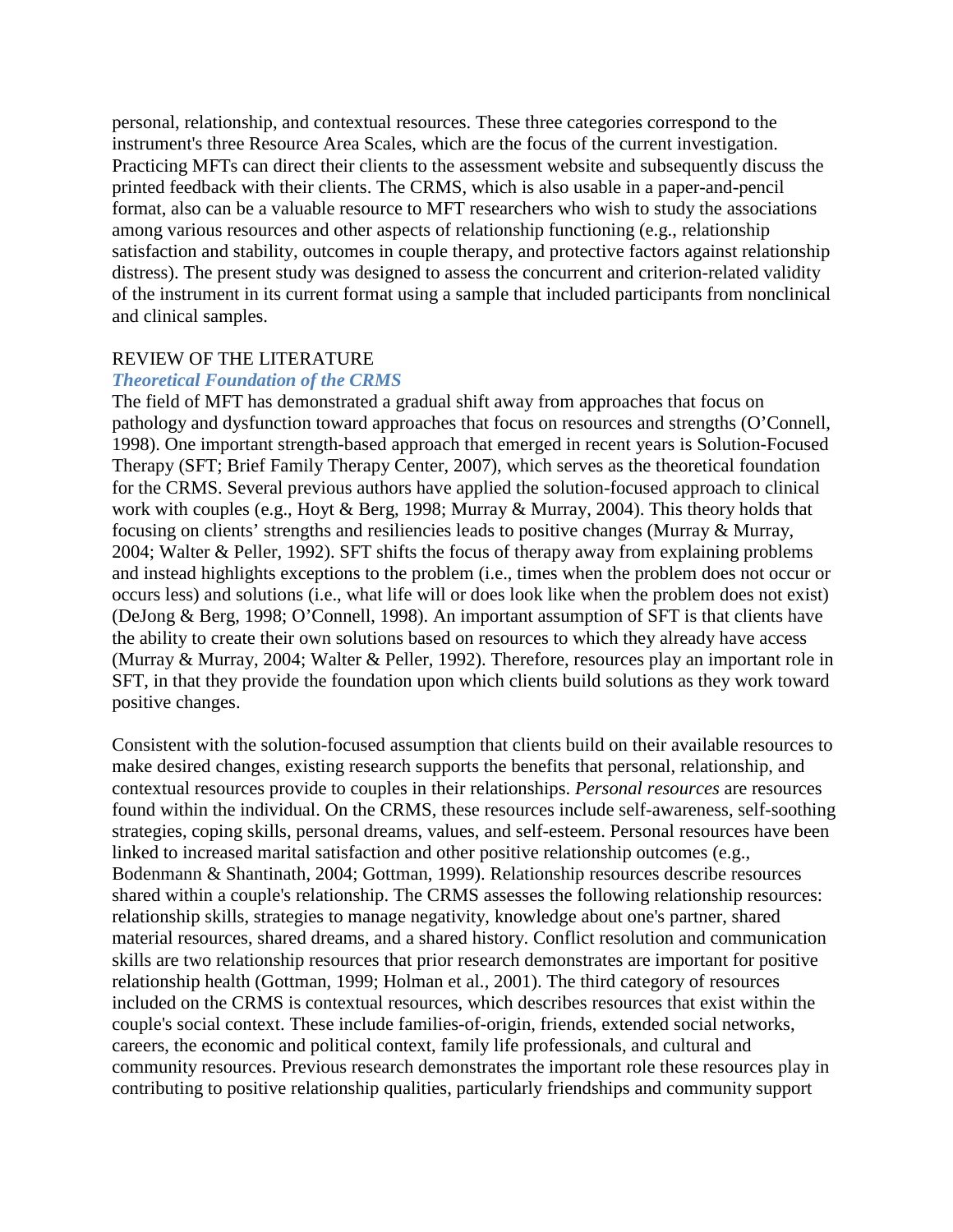(Holman et. al, 2001) and family of-origin factors (Larson & Holman, 1994). Interested readers should consult Murray (2007) for detailed descriptions of each resource.

### *Prior Phases of Development of the CRMS*

This section presents a brief description of the initial steps taken previously to develop the instrument. The CRMS is based on the Couple's Resource Map (Figure 1), which appeared originally in the literature in Murray and Murray (2004). At the time, the map was intended to be a qualitative assessment instrument. The response to the map from the professional community demonstrated the high level of professional interest in a resource-based approach to assessment of couple relationships, in that approximately 175 to 200 professionals requested a copy of the map following publication of that article, with requests continuing to be made nearly 4 years following publication. Therefore, the map appeared to be a relevant conceptual framework for developing a standardized, empirically based instrument to provide professionals with an alternative strategy for assessing couples' relationship resources.

Three phases of instrument development were then completed (Murray, 2007). The first involved the development of the item pool and an expert panel review to establish the face validity of the instrument. The second phase examined the psychometric properties of the instrument. This phase involved a survey of 397 university seniors who were involved in intimate monogamous relationships. The initial analyses demonstrated strong internal consistency reliability for the total scale and three Resource Area Scales (Personal, Relationship, and Contextual). The third phase provided a preliminary examination of the validity of the CRMS by testing the relationship between CRMS total and subscale scores and relationship satisfaction. The results demonstrated a general trend for participants with higher CRMS total and subscale scores to also demonstrate higher levels of relationship satisfaction.

Following the previous work described in this section, the present study aimed to examine the concurrent and criterion-related validity of the CRMS using a larger sample, including participants who represent both clinical and nonclinical populations. The following research questions guided this study: (a) What is the relationship between participants' CRMS Resource Area Scale scores and their scores on other existing measures that assess related constructs (i.e., self-esteem, relationship satisfaction, and social support)? (b) Can participants' CRMS Resource Area Scale scores be used to predict their levels of relationship satisfaction? (c) Are there differences in participants' CRMS total and Resource Area Scale scores based on whether they are members of the clinical or nonclinical sample?

#### **METHOD**

#### *Instrumentation*

This study involved an anonymous Internet-based survey. The instrumentation was available to participants through an Internet-based website devoted exclusively to the CRMS. The interactive Internet site scored participants' CRMS responses and provided immediate, printable colorcoded feedback in the form of a diagram depicting the resources available to support participants' relationships. This feedback was presented to participants and counselors as an incentive for participating in the study. The Internet-based format was designed to render the CRMS to be useful and accessible to both MFT researchers and practitioners.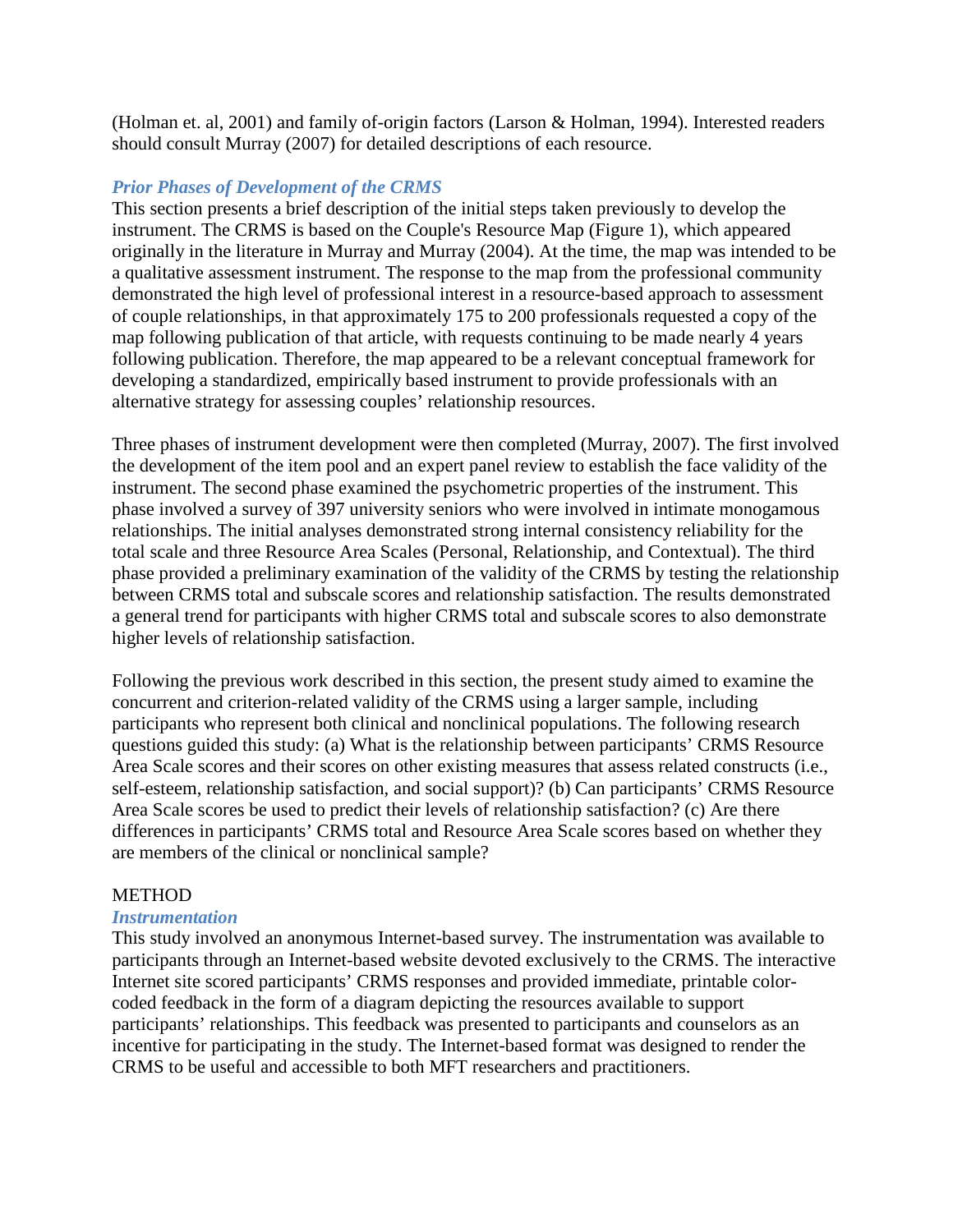The instrumentation included a demographic questionnaire to assess the background characteristics of the participants and their relationships, the CRMS (Murray, 2007), the Rosenberg Self-Esteem Scale (RSES; Rosenberg, 1989), the Relationship Assessment Scale (RAS; Hendrick, 1988), and the Provision of Social Relations (PSR; Turner, Frankel, & Levin, 1983). Although each of the Resource Area Scales is multidimensional (i.e., each encompasses a number of resources that fall within the sphere), we selected one related construct per sphere to provide an economical, illustrative measure of concurrent validity for each scale. The constructs of self-esteem, relationship satisfaction, and social support were selected because they were deemed to be generally representative and to encompass the specific resources included in the corresponding resource spheres.

**Demographic Questionnaire:** The demographic questionnaire measured the following participant characteristics: participant's gender, age, ethnic background, level of education, and annual income; the length of the couple's relationship; the number of children between the partners; whether the couple cohabits; relationship status; current participation in couple or individual counseling or therapy; and city and state of residence.

**The Couples Resource Map Scales:** The CRMS (Murray, 2007) asks participants to indicate the extent to which they agree or disagree with 63 statements measuring the amount of support they receive for their relationships from various personal, relationship, and contextual resources. Participants respond using a Likert scale with responses ranging from 1 (strongly disagree) to 4 (strongly agree). For all scales, higher scores indicate higher levels of available resources. The CRMS is designed for three levels of assessment. The total scale, including all 63 items, assesses the overall level of support available to the respondent's relationship. In the previous study of the CRMS, this scale demonstrated an internal consistency reliability (Cronbach's alpha [α] coefficient) of .94. The next level of scales includes the three Resource Area Scales. The previous study demonstrated the following internal consistency reliability coefficients for these scales: Personal Resource Area Scale (PRAS;  $\alpha$  = .88), Relationship Resource Area Scale (RRAS;  $\alpha$  = .92), and Contextual Resource Area Scale (CRAS;  $\alpha$  = .86). The third level involves the 21 subscales (with three items each) assessing the specific categories of resources that fall under the Resource Area Scales. These 21 subscales relate to the small circles on the Couple's Resource Map (Figure 1). The average internal consistency reliability coefficient for these scales in the previous study was  $\alpha = .72$ , with coefficients for the individual scales ranging from  $\alpha = .40$ to  $\alpha$  = .88. In the current study, the focus of the analyses was on the total scale and the three Resource Area Scales, and the 21 subscales were not examined. [See Murray (2007) for a list of the items included on the CRMS.]

**Rosenberg Self-Esteem Scale:** The RSES includes 10 items that measure respondents' overall sense of self-worth (Rosenberg, 1989; The Morris Rosenberg Foundation, 2006). Higher scores indicate more positive self-esteem; lower scores indicate more negative self-esteem. The RSES demonstrates good internal consistency reliability, with coefficients ranging between  $\alpha = .77$  and  $\alpha$  = .88 across a number of studies (The Morris Rosenberg Foundation, 2006).

**Relationship Assessment Scale:** The RAS is a seven-item instrument that assesses a respondent's general satisfaction with his or her intimate relationship (Hendrick, 1988). Higher scores indicate more positive relationship satisfaction. Hendrick demonstrated that the RAS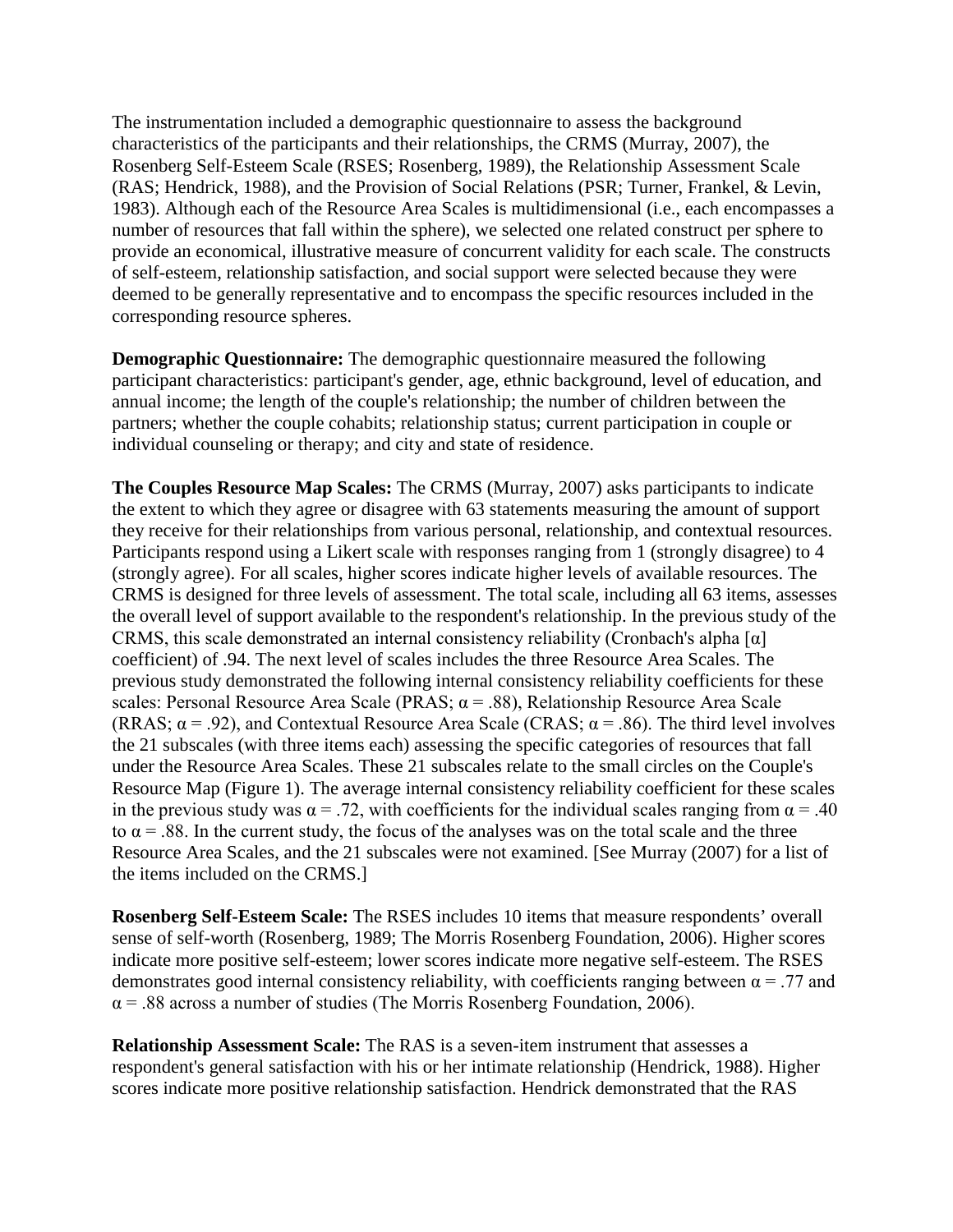measures a single factor and has an internal consistency reliability coefficient of  $\alpha$  = .86. The validity of the RAS was established by demonstrating relationships in the expected directions between the instrument and alternative measures of relationship satisfaction.

**Provision of Social Relations:** The PSR is a 15-item instrument designed to assess the level of social support that the respondent perceives to be available to him or her (Turner et al., 1983). In this study, the respondents' PSR scores were coded so that higher scores on the PSR indicate higher levels of social support. The PSR demonstrates good internal consistency reliability (with demonstrated internal consistency reliability coefficients ranging from  $\alpha$  = .75 to  $\alpha$  = .87) and concurrent validity (Corcoran & Fischer, 2000b).

#### *Sample Recruitment Strategies*

The sample was comprised of both clinical and nonclinical participants. To be eligible to participate in this study, participants must have met the following two eligibility criteria: (a) participants must have been at least 18 years of age and (b) participants must have been involved in a current monogamous intimate relationship. For purposes of this study, *monogamous intimate relationship* was defined as an exclusive relationship in which two individuals share an emotional, romantic, and/or sexual connection and both individuals agree that neither partner will share a similar relationship with another person (Murray, 2007). Individuals in heterosexual and same-sex relationships were eligible to participate. Participants were recruited individually and were therefore not required to participate with their partners. Because the survey website was anonymous, no efforts were made to determine whether any participants were partners within the same relationship.

The nonclinical sample was recruited by sending e-mails to all juniors, seniors, and graduate students who were enrolled in a mid-size public university in the southeastern United States during the Fall 2006 semester. In addition to the nonclinical sample, a clinical sample was sought. The clinical sample included individuals who were receiving current individual or couple therapy focusing on relationship issues. The clinical sample was recruited through contacts with the clinicians who provide these services. These clinicians include professional counselors, marriage and family therapists, psychologists, clinical social workers, and pastoral counselors. We used three strategies for contacting clinicians to request that they invite their clients who were seeking services related to relationship issues to participate in the study. First, we made contacts with clinicians through a presentation of previous work on the CRMS at a professional conference. Second, approximately 20 clinicians contacted the first author requesting a reproducible version of the Couple's Resource Map [as was offered in Murray and Murray (2004)] during the data collection period. In the e-mail in which the maps were provided, these individuals were provided with a brief description of the current study and a link to the study website in the event that they wished to invite their clients to participate. Third, we made personal contacts (via postal mail) with local and regional clinicians to request that they invite their clients to participate in the study. We located clinicians through an Internet search of an online directory of mental health professionals (www.therapistlocator.net, hosted by AAMFT), as well as through searches of local telephone directories. Clinicians who were contacted were provided with an informational brochure and postcards to distribute to their clients describing the study.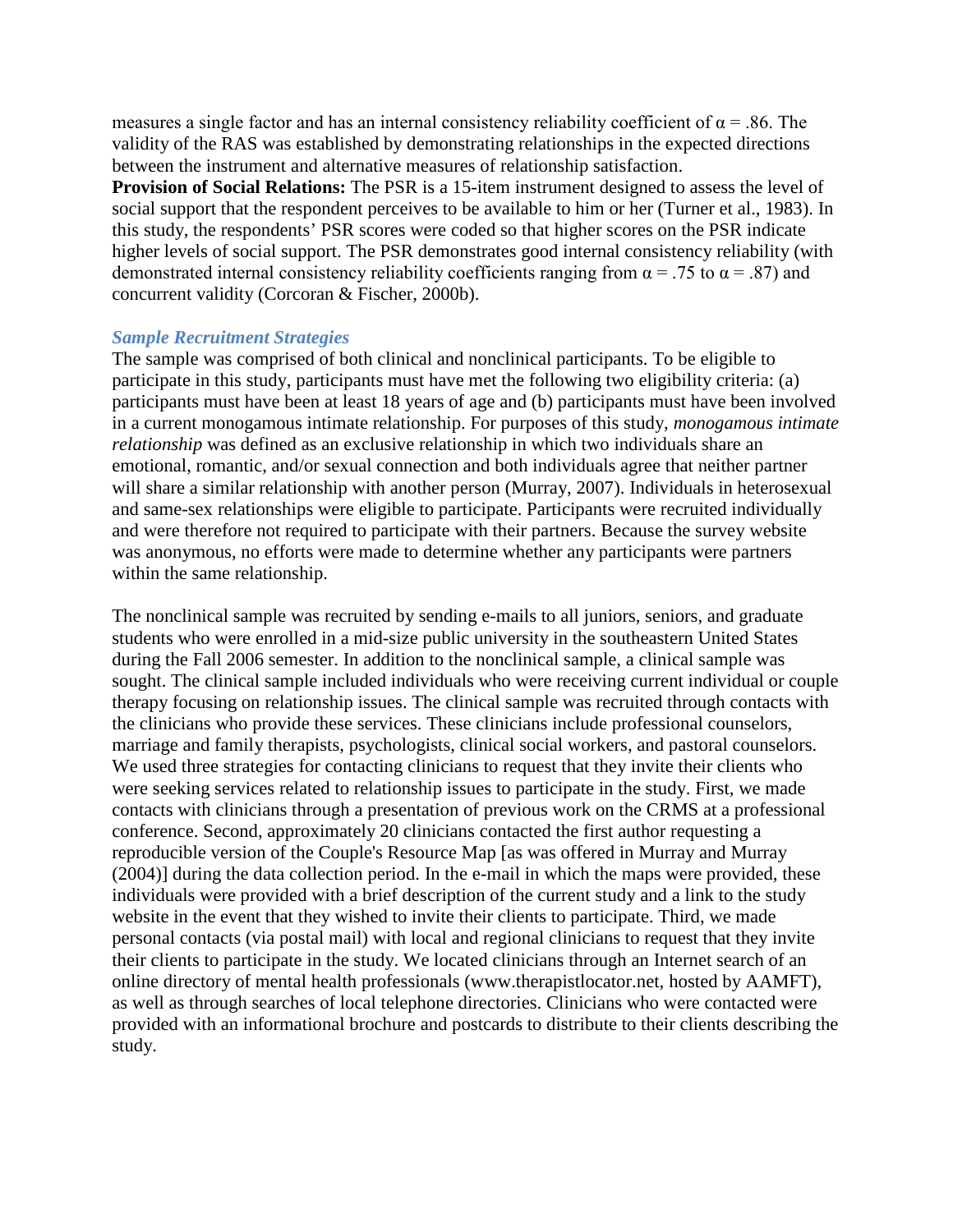#### *Data Collection Procedures*

This study was approved by the host university's Institutional Review Board prior to data collection. Data collection occurred via the Internet between September 1, 2006, and April 30, 2007. Due to the anonymous format of the survey and the various procedures used to recruit participants, it was not possible to calculate an accurate response rate, and the sample should therefore be considered one of convenience. Data collection for the nonclinical sample occurred in three phases spread throughout the data collection period. For the clinical sample, data collection occurred continuously throughout the entire data collection period.

### RESULTS

### *Description of the Sample*

A total of 1,103 participants comprised the final sample. The majority of respondents were female ( $n = 884, 80.1\%$ ). The sample was predominantly white ( $n = 907, 82.2\%$ ), followed by African American (*n* = 105, 9.5%), Asian American (*n* = 36, 3.3%), other ethnic backgrounds (*n*  $= 31, 2.8\%$ ), Hispanic ( $n = 16, 1.5\%$ ), and Native American ( $n = 7, 0.6\%$ ). Participants reported an average age of 27.8 years (SD = 8.5 years). The vast majority ( $n = 1,058, 95.9\%$ ) of the respondents indicated that they resided in North Carolina (the state of the study's host university), although 14 other states and 3 other countries were represented by at least one participant. The participants' personal income levels were as follows: \$15,000 or less ( $n = 641$ , 58.1%), \$16,000 to \$25,000 (*n* = 137, 12.4%), \$26,000 to \$35,000 (*n* = 106, 9.6%), \$36,000 to \$45,000 ( $n = 69$ , 6.3%), and greater than \$45,000 ( $n = 136$ , 12.3%). The participants' highest levels of education completed were as follows: did not complete high school  $(n = 1, 0.1\%)$ , high school diploma ( $n = 32, 2.9\%$ ), some college but no degree ( $n = 333, 30.2\%$ ), associate's degree (*n* = 83, 7.5%), bachelor's degree (*n* = 193, 17.5%), some graduate school (*n* = 295, 26.7%), master's degree ( $n = 148, 13.4\%$ ), and doctoral degree ( $n = 14, 1.3\%$ ).

Most participants  $(n = 1,040, 94.2\%)$  indicated that they were involved in heterosexual intimate relationships, while 63 participants (5.7%) indicated that they were involved in same-sex relationships. The average length of their intimate relationships was 5.6 years (SD =  $6.3$  years), with a range from less than 1 year to 35 years. Two hundred eighty (25.3%) participants reported that they and their partners had any children (together or from previous relationships), with the number of children ranging from 1 to 7. The participants represented a variety of relationship statuses, with 475 (43.1%) participants indicating that they were dating, 126 (11.4%) indicating that they were engaged, 375 (34.0%) indicating that they were married, and 126 (11.4%) indicating that they were living with their partners but were unmarried. Of the total sample, 582 (52.8%) participants reported living in the same households as their partners.

Questions on the demographic questionnaire were used to differentiate the clinical sample (i.e., participants reporting that they were participating currently in individual or couple therapy) from the nonclinical sample (i.e., participants reporting no current participation in individual or couple therapy). The clinical sample included 119 participants, representing 10.8% of the total sample; the nonclinical sample included 984 participants, representing 89.2% of the total sample. Oneway ANOVAs and chi-square tests were conducted to determine whether there were any significant differences in the demographic characteristics of the nonclinical and clinical samples. There were no significant differences between the clinical and nonclinical samples based on the participants' ages or ethnic backgrounds; length of relationship; gender; and whether the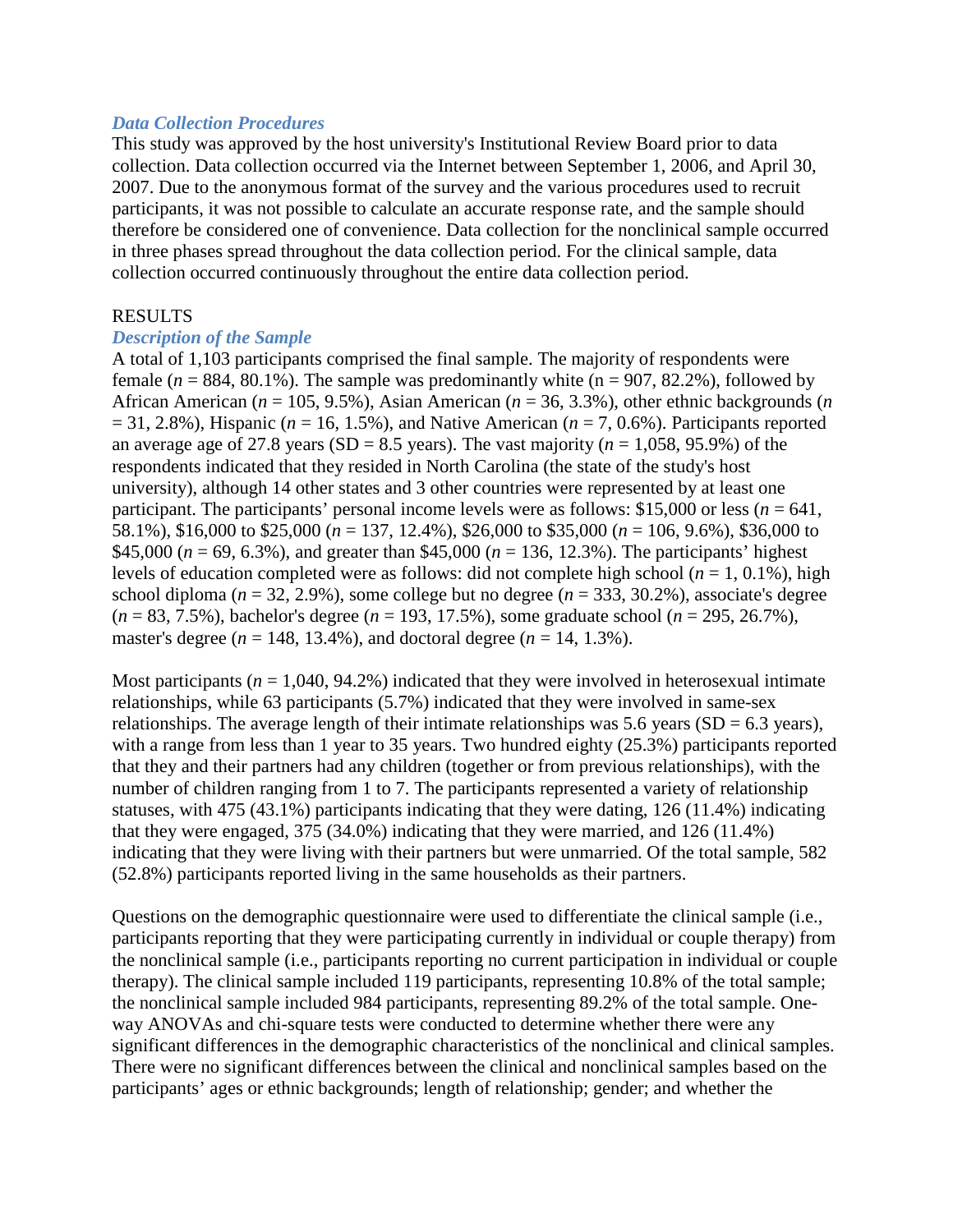participants reported having any children. However, there were small but significant differences between the nonclinical and clinical samples based on relationship status ( $\chi^2$  = 7.884, *df* = 3, *p* = .05) and participants' education levels ( $\chi^2$  = 15.518, *df* = 8, *p* = .05). Compared with the nonclinical sample, the clinical sample was composed of higher percentages of dating (46.2% vs. 42.7%) and engaged (17.6% vs. 10.7%) participants, but lower percentages of married (25.2% vs. 35.1%) or living together (10.9% vs. 11.5%) participants. Regarding highest levels of completed education, the clinical sample was comprised of lower percentages of participants who either had not completed high school or had a high school diploma (0.8% vs. 3.3%) and participants with education beyond a bachelor's degree (37.8% vs. 41.8%), but higher percentages of participants with some college or an associate's degree (40.4% vs. 37.4%) and participants with bachelor's degrees (20.2% vs. 17.2%).

### *Internal Consistency Reliability of the CRMS*

Cronbach's alpha coefficients were calculated for the CRMS total scale and each of the Resource Area Scales. All of these scales demonstrated good internal consistency reliability, with the following results for each scale: CRMS total scale ( $\alpha$  = .93), PRAS ( $\alpha$  = .85), RRAS ( $\alpha$  = .90), and CRAS ( $\alpha$  = .84).

### *Concurrent Validity of the CRMS Resource Area Scales*

Correlation analyses were used to determine the relationships between participants' CRMS (total and Resource Area Scale) scores and their scores on the measures assessing the related constructs of self-esteem, relationship satisfaction, and social support (Clark & Watson, 1995). To support the concurrent validity of the Resource Area Scales, the three Resource Area Scales should be related most closely to the construct that corresponds to the level of assessment (i.e., personal, relationship, or social context). Table 1 depicts the correlation matrix for this analysis. The results of this analysis demonstrate statistically significant correlations between the CRMS Resource Area Scales and the corresponding measures of related constructs as expected. Moreover, the correlations between each Resource Area Scale and its corresponding measure were higher than the correlations between the other CRMS scales and those measures. Therefore, these results demonstrate support for the concurrent validity of the CRMS.

| THUR T CONDITION NEWSLET TO THE CLUB MICHAEL MEMORICS OF TECHNOLOGY |             |            |          |  |  |
|---------------------------------------------------------------------|-------------|------------|----------|--|--|
|                                                                     | <b>RSES</b> | <b>RAS</b> | PSR      |  |  |
| <b>PRAS</b>                                                         | $0.644*$    | $0.523*$   | $0.381*$ |  |  |
| <b>RRAS</b>                                                         | $0.322*$    | $0.722*$   | $0.273*$ |  |  |
| <b>CRAS</b>                                                         | $0.362*$    | $0.452*$   | $0.501*$ |  |  |
| <b>CRMS</b> Total                                                   | $0.491*$    | $0.648*$   | $0.463*$ |  |  |

**Table 1** Correlation Matrix for the CRMS and Measures of Related Construct

*Notes.* Figures in bold represent the correlations between the CRMS Resource Area Scales and corresponding related construct.

\*All correlations on this table are significant at the *p*<.001 level (two-tailed).

PRAS, CRMS Personal Resource Area Scale; RRAS, CRMS Relationship Resource Area Scale; CRAS, CRMS Contextual Resource Area Scale; CRMS Total, Total scale score for the Couples Resource Map Scales; RSES, Rosenberg Self-Esteem Scale; RAS, Relationship Assessment Scale; PSR, Provision of Social Relations.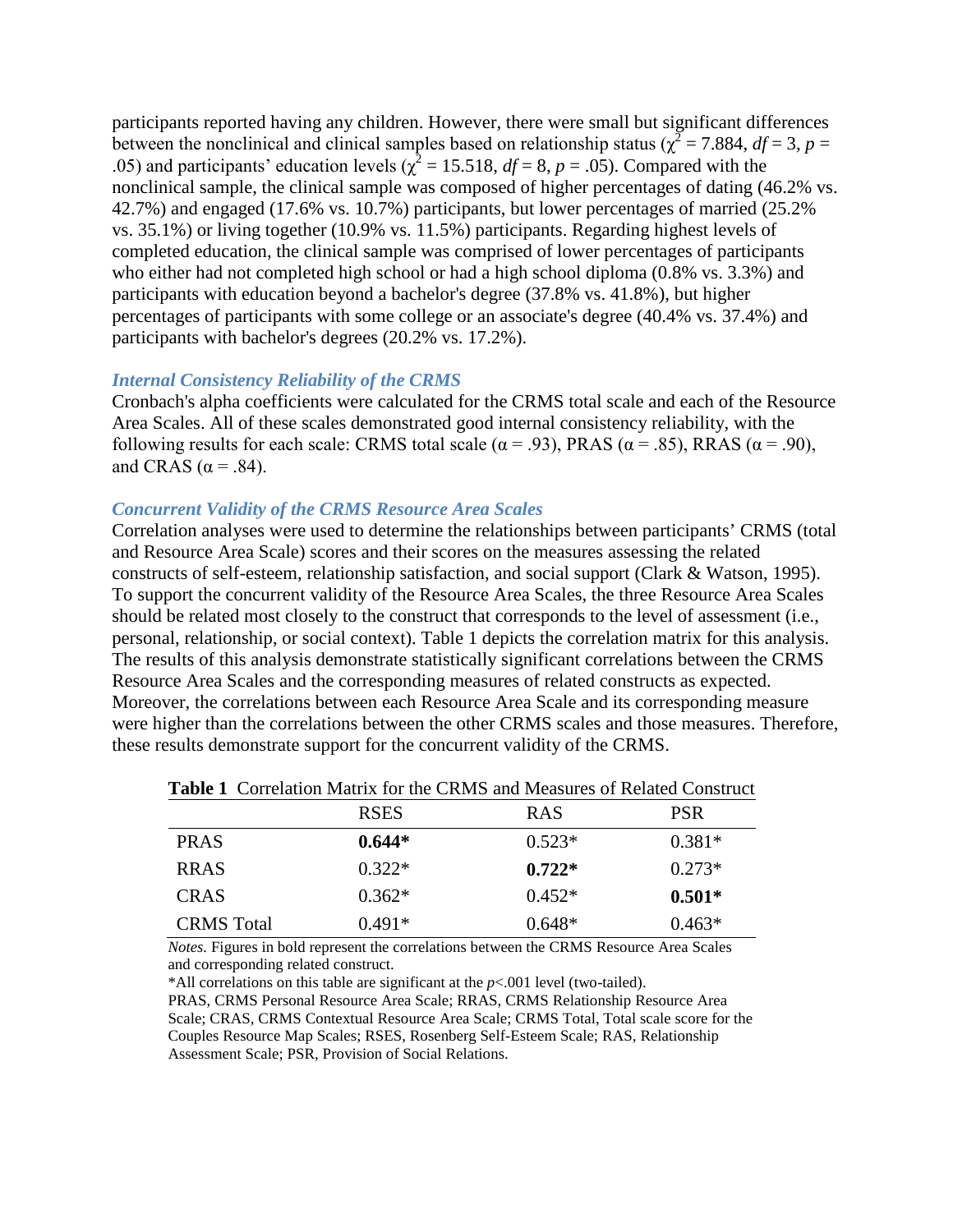### *Prediction of Relationship Satisfaction Based on CRMS Scale Scores*

As a means of assessing the criterion-related validity of the CRMS scales, a regression analysis was conducted to determine whether participants' relationship satisfaction (as measured by the RAS) could be predicted by the availability of personal, relationship, and contextual resources (as measured by the PRAS, RRAS, and CRAS). The model tested included RAS scores as the dependent variable and PRAS, RRAS, and CRAS scores as the independent variables. The overall model was shown to be statistically significant ( $F = 406.97$ ,  $df = 3$ ,  $p < .001$ ), and it explained 52.5% of the variance in participants' RAS scores (adjusted  $R^2 = 0.525$ ). However, only PRAS (β = .067, *t* = 2.272, *p* = .02) and RRAS scale scores (β = .657, *t* = 22.583, *p* > .001) were significant predictor variables; CRAS scale scores ( $\beta$  = .038, *t* = 1.411, *p* = .16) did not account for any unique variance in addition to the variance accounted for by the PRAS and RRAS.

### *Differences in CRMS Scores: Clinical and Nonclinical Samples*

An examination of the differences in CRMS scores between the clinical and nonclinical samples provided another approach to examining the criterion-related validity of the CRMS. We hypothesized that participants' CRMS scores (total scale and Resource Area Scales) would differ based on whether they were participating currently in therapy, with participants in the clinical sample demonstrating significantly lower scores on each scale. Members of the clinical sample (i.e., clients in therapy focusing on relationship issues) were likely to be experiencing relationship difficulties that prompted them to seek help, leading to an assumption that they would report fewer resources available to them across the various categories.

Table 2 presents the means for each sample on each scale. For all scales, the nonclinical sample demonstrated slightly higher mean scores, indicating higher levels of support from those resources. Our hypothesis was tested using a one-way ANOVA, with therapy participation (i.e., the clinical sample vs. the nonclinical sample) as the independent variable and CRMS total scale

|                                  | <b>PRAS</b> | <b>RRAS</b> | <b>CRAS</b> | <b>CRMS</b><br>Total |  |  |
|----------------------------------|-------------|-------------|-------------|----------------------|--|--|
| Nonclinical sample ( $n = 984$ ) |             |             |             |                      |  |  |
| M                                | 58.70       | 57.76       | 76.76       | 193.22               |  |  |
| <b>SD</b>                        | 6.04        | 7.52        | 10.32       | 20.52                |  |  |
| Clinical sample $(n = 119)$      |             |             |             |                      |  |  |
| M                                | 55.87       | 55.32       | 76.45       | 187.63               |  |  |
| <b>SD</b>                        | 7.01        | 9.24        | 11.13       | 23.55                |  |  |
| Total sample ( $n = 1103$ )      |             |             |             |                      |  |  |
| M                                | 58.40       | 57.50       | 76.73       | 192.62               |  |  |
| <b>SD</b>                        | 6.21        | 7.75        | 10.41       | 20.93                |  |  |

**Table 2** Clinical, Nonclinical, and Total Sample Means on the CRMS

*Notes.* PRAS, CRMS Personal Resource Area Scale; RRAS, CRMS Relationship Resource Area Scale; CRAS, CRMS Contextual Resource Area Scale; CRMS Total, Total scale score for the Couples Resource Map Scales. Possible ranges for each scale are as follows: PRAS, 18 to 72; RRAS, 18 to 72; CRAS, 27 to 108; CRMS Total, 63 to 252.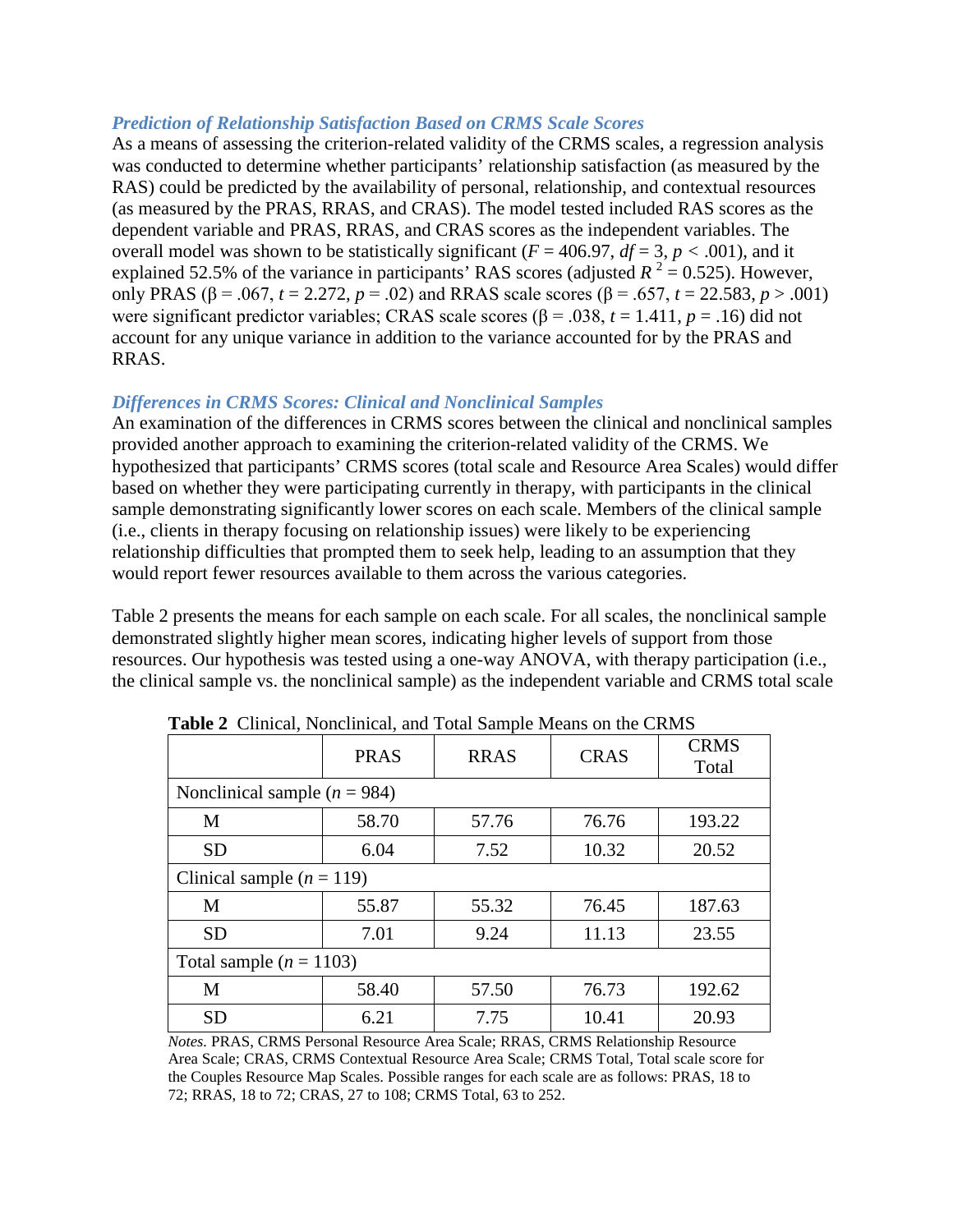and Personal, Relationship, and Contextual Resource Area Scale scores as the dependent variables. There were significant differences between the clinical and nonclinical samples on the PRAS (*F* = 22.58, *df* = 1, *p* < .01), RRAS (*F* = 10.60, *df* = 1, *p* = .001), and CRMS total scale (*F*  $= 7.62$ ,  $df = 1$ ,  $p = .006$ ). The difference between the groups on the CRAS was not significant (*F*  $= 0.10$ ,  $df = 1$ ,  $p = .76$ ). Effect sizes were calculated to assist in the interpretation of these differences. There were small effect sizes for the differences between the groups on the PRAS  $(R^2 = 0.02)$ , RRAS  $(R^2 = 0.01)$ , and CRMS total scale  $(R^2 = 0.01)$ , but there was no effect determined for CRAS scores ( $R^2 = 0.00008$ ) (Penfield, 2003). As stated in the description of the sample section, there were differences between the clinical and nonclinical samples based on education and relationship status. A multivariate ANOVA was conducted that included education and relationship status as covariates. This analysis revealed no significant differences in participants' CRMS and Resource Area Scale scores based on education (PRAS: *F* = 3.22, *df* = 1, *p* = .07; RRAS: *F* = 0.02, *df* = 1, *p* = .89; CRAS: *F* = 0.05, *df* = 1, *p* = .82; CRMS total: *F* = 0.13,  $df = 1$ ,  $p = .72$ ) or relationship status (PRAS:  $F = 0.64$ ,  $df = 1$ ,  $p = .42$ ; RRAS:  $F = 2.15$ ,  $df$  $= 1, p = .14$ ; CRAS:  $F = 0.93$ ,  $df = 1, p = .34$ ; CRMS total:  $F = 0.09$ ,  $df = 1, p = .77$ ).

# DISCUSSION

Together with the previous steps taken to develop the CRMS (Murray, 2007), the findings of this study provide evidence of the reliability and validity of the instrument and its three Resource Area Scales. Across two studies with different samples, the CRMS total scale and the Resource Area Scales have demonstrated strong internal consistency reliability coefficients, all falling within the desirable range of being above  $\alpha = 0.80$  (Corcoran & Fischer, 2000a).

The concurrent validity of the Resource Area Scales was examined by analyzing the relationships between each scale and measures of related constructs for each level of assessment. Although all correlations included in this analysis proved to be statistically significant, the strongest relationships were found between each Resource Area Scale and its corresponding measure: the Personal scale was related most closely to the self-esteem measure, the Relationship scale was related most closely to the relationship satisfaction measure, and the Contextual scale was related most closely to the social support measure. This finding supports the concurrent validity of the grouping of relationship resources into these three categories. A future study involving a confirmatory factor analysis of the CRMS is needed in order to examine further this proposed framework for understanding the role of resources in couple relationships (Floyd & Widaman, 1995).

This study included two means of examining the criterion-related validity of the CRMS. First, a regression analysis was used to determine whether participants' relationship satisfaction levels could be predicted by the CRMS Resource Area Scale scores. The model did, to a statistically significant level, explain a large proportion (52.5%) of the variance in participants' relationship satisfaction. However, only the Personal and Relationship Resource Area Scales were significant predictor variables. Second, the CRMS scores of the clinical and nonclinical samples were compared to determine whether significant differences existed between the two groups. As predicted, the clinical sample demonstrated slightly lower average scores on the CRMS and the Resource Area Scales. The differences between the groups were statistically significant for all scales except for the CRAS, although the effect sizes of these differences was small, so the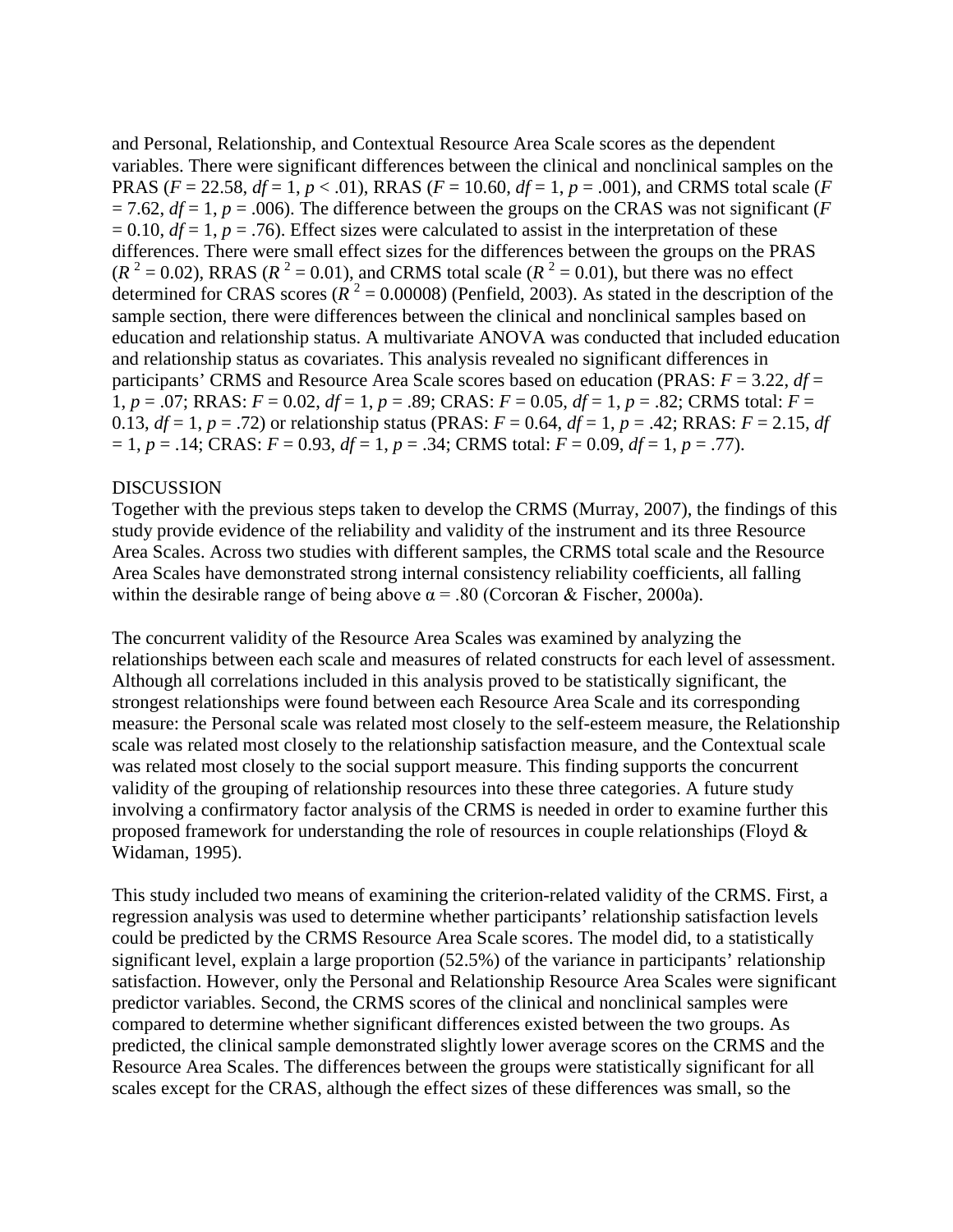clinical significance of the differences may be minimal. Therefore, these final two analyses demonstrated further support for the validity of the CRMS, although these analyses suggest that additional research is needed to understand more fully the role that contextual resources play in supporting couples' relationship.

#### *Limitations and Directions for Future Research*

This study demonstrated limitations related to the sample and data collection procedures. The final sample should be considered a convenience sample, and the clinical sample was substantially smaller than the nonclinical sample. Because data was collected anonymously and on an individual level, it was not possible to determine whether partners from the same relationships completed the survey. Partners from within the same relationship may report similar relationship resources, and therefore would potentially have similar CRMS scores. Therefore, partners' scores could have overrepresented their relationship characteristics in the sample. Due to the large sample size, the impact of this limitation is likely to be minimal, although it would have had a greater potential influence on the clinical sample due to its smaller size. Regarding data collection, the survey did not assess the manner in which participants learned about the study. It is therefore possible that individuals who were not intended to be part of the sample were included (e.g., if an individual recruited into the nonclinical sample asked his/her partner who was not recruited to complete the survey to receive the printable feedback about their relationship). Similarly, it is possible that some of the participants who were counted as part of the clinical sample were actually recruited as part of the nonclinical sample (i.e., he or she was a university student who was also receiving therapy at the time of the study).

The current study provides early support for the applicability of the CRMS with clients in therapy. However, due to the relatively smaller size of the clinical sample included in this study, additional research is needed to study the use of the instrument with clinical samples. The focus of this study was on the three Resource Area Scales, but future research should also examine further the reliability and validity of the 21 three-item scales assessing the specific resources. Additional research also is needed to determine the test-retest reliability of the instrument, which will be useful in determining whether the CRMS is an appropriate outcome measurement for progress in therapy. Other clinically relevant research may involve (a) studying clients' reactions to receiving the CRMS feedback (e.g., Is the feedback encouraging or discouraging? Does the feedback make it more likely that clients will seek or remain in therapy?), (b) determining how closely CRMS scores are linked between relationship partners, (c) comparing CRMS scores based on clients' demographic backgrounds, (d) examining effective strategies for incorporating the instrument into therapy, and (e) determining if there are other resources (e.g., spirituality, sexuality, commitment, forgiveness, and kindness) that should be added to the instrument.

Future research is needed to look more closely at the role of contextual resources within couple relationships. Previous studies indicate contextual resources are important in determining relationship outcomes (Holman et al., 2001; Larson & Holman, 1994). However, in the regression model in the current study, contextual resources did not account for any unique variance in relationship satisfaction, nor were there significant differences in contextual resources based on therapy participation. In contrast, personal and relationship resources were predictors of relationship satisfaction, and members of the nonclinical sample demonstrated slightly higher levels of personal and relationship resources compared to members of the clinical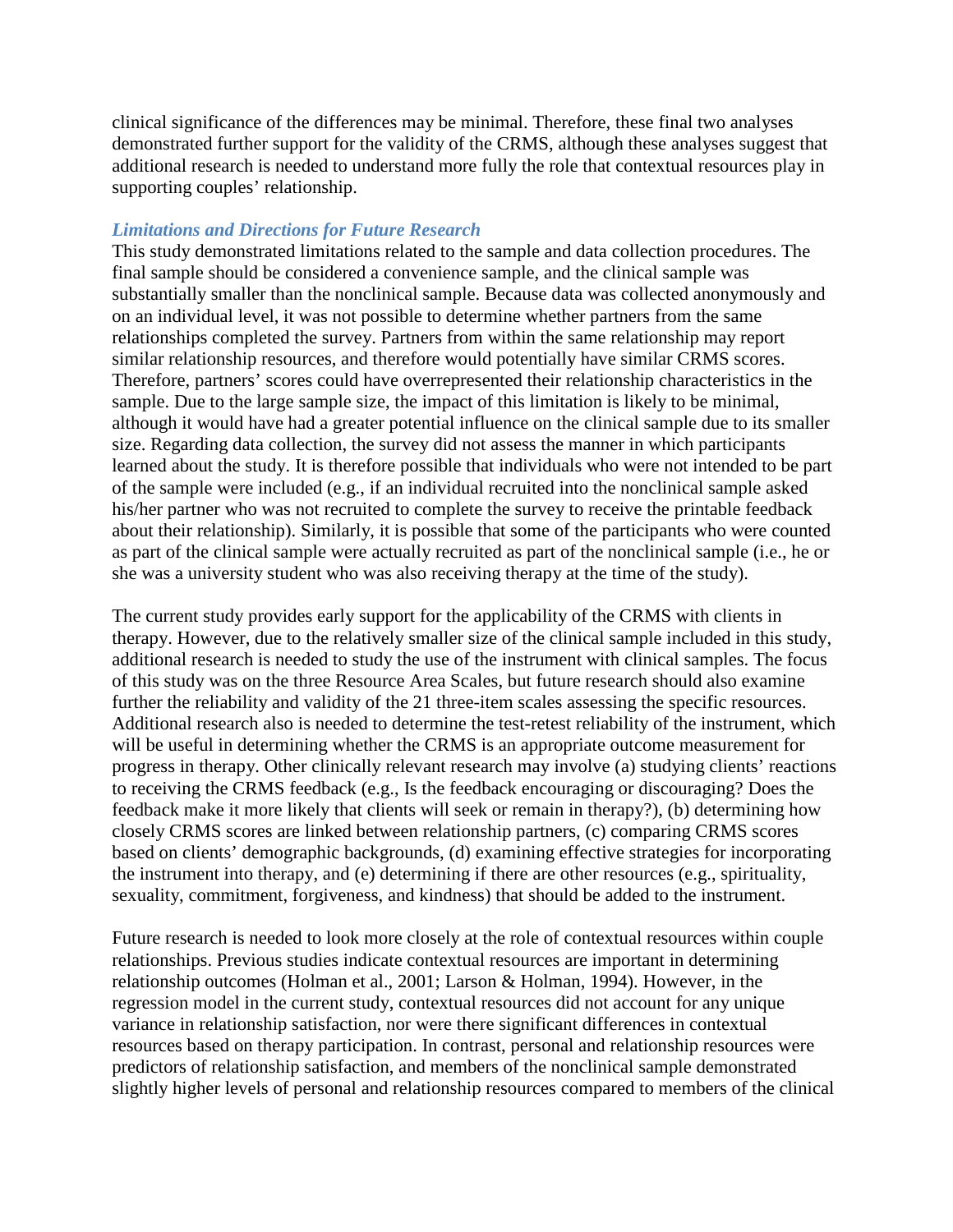sample. Therefore, it appears possible that contextual resources are less influential on couples' relationships than other types of resources. Subsequent research is needed to examine the potential reasons for and consequences of this dynamic. Finally, another significant area for future research involves a confirmatory factor analysis to determine whether the underlying factor structure of the instrument matches the proposed framework of the CRMS (Floyd & Widaman, 1995).

## *Implications for Marriage and Family Therapy Practice*

The CRMS provides clinicians with a quick, useful means of assessing a wide range of personal, relationship, and contextual resources available to help support their clients in their relationships. The CRMS is designed to be a clinically relevant assessment device, and its Internet-based format renders it to be accessible to practitioners in a wide range of settings. The interactive design of the survey website offers immediate feedback to clients who complete the CRMS, in the form of a completed Couple's Resource Map that depicts the levels of support they receive from various resources. The printable feedback clients receive upon completion of the CRMS, therefore, becomes a useful tool for therapists in their clinical practice. Therapists can subsequently discuss this feedback with their clients during session, focusing on the application of existing resources to the clients' presenting problems. In addition, the completed Couple's Resource Maps can identify potential resources that could be strengthened to provide new sources of support for the clients.

As stated previously, the CRMS encompasses three levels of assessment of couple's relationship resources: an overall level of support, three broad categories of resources (personal, relationship, and contextual), and 21 specific resources within those broad categories. This study focused on the validity of the three Resource Area Scales, and therefore the clinical interpretation of the instrument is currently strongest at this level. However, the feedback provided to clients who complete the instrument will be most detailed at the level of the 21 specific resources (i.e., each resource will be encircled in a specific color to indicate the level of support received from it). Therefore, while interpreting clients' CRMS feedback, clinicians should look first at the general patterns that emerge in the Contextual, Relationship, and Personal Spheres, and then the specific levels of support indicated for each resource. Consider, for example, a client's map on which the color red (indicating a lot of support) encircles five out of six resources in the Personal Sphere, but the color yellow (indicating a little support) encircles six out of nine resources in the Contextual Sphere. This client's map could be interpreted as indicating that the support the client receives for his or her relationship is high from personal resources but minimal from contextual resources. Once the general patterns of support for a client's relationship have been identified, a more detailed discussion of the availability and application of the specific resources is warranted.

In their original presentation of the Couple's Resource Map as a qualitative assessment device, Murray and Murray (2004) provided the following suggestions for processing completed maps with clients. First, when both partners in a couple complete the survey, their maps can be compared for similarities and differences. Discussion of differences that exist between the partners' maps can lead to increased awareness of each partner's perspective about their relationship. Second, the therapist can focus the conversation on the areas in which the strongest levels of support are identified. These areas become clues about possible solutions to current problems within the relationship. Third, the therapist may work with clients to develop specific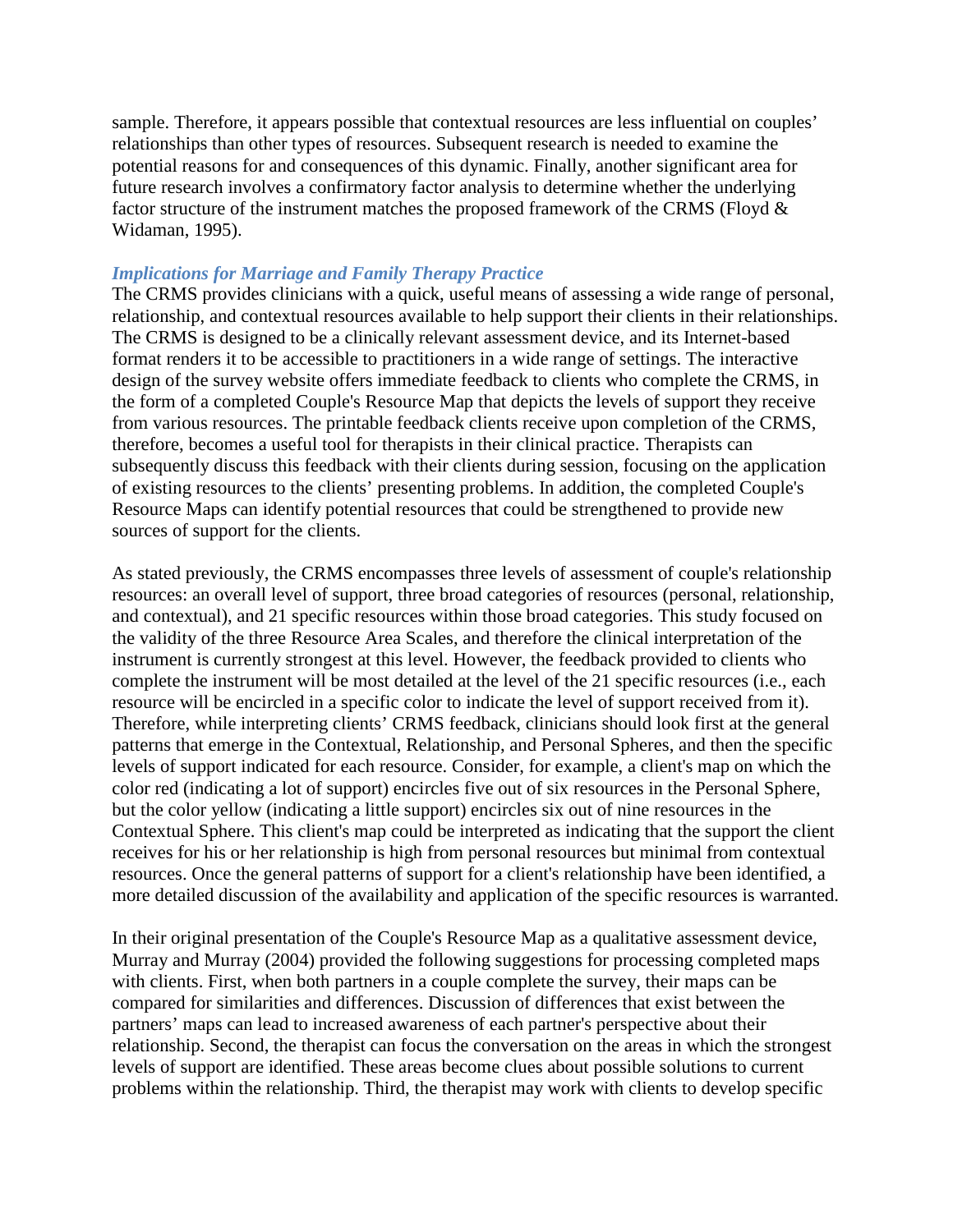strategies for gaining greater support from resources from which low levels of support are indicated. These suggestions are as relevant for maps completed through the survey website as they are for maps completed through the qualitative procedures described originally.

The CRMS is useful for assisting clients in identifying potentially supportive resources. In the interpretation of the feedback, clinicians are responsible for assisting clients in determining how best to actually apply the identified resources to the clients' presenting problems. Within SFT, clinicians work with clients to co-construct solutions to presenting problems and promote progress in therapy (Friedman & Lipchik, 1999). The solution-focused therapist assumes a nonexpert stance (DeJong & Berg, 1998; O'Connell, 1998; Walter & Peller, 1992), and therefore the clinician should assume that the client will be the best judge of how well an identified resource may apply to a particular presenting problem. Overall, we recommend that the CRMS be used primarily as a starting point for therapeutic conversation rather than as a diagnostic instrument.

### **REFERENCES**

- Bodenmann, G., & Shantinath, S. (2004). The couples coping enhancement training (CCET): A new approach to prevention of marital distress based upon stress and coping. *Family Relations*, *53*, 477–484.
- Brief Family Therapy Center. (2007). *What is solution-focused brief therapy?* Retrieved July 12, 2007, from http://www.brief-therapy.org/
- Clark, L. A., & Watson, D. (1995). Constructing validity: Basic issues in objective scale development. *Psychological Assessment*, *7*, 309–319.
- Corcoran, K., & Fischer, J. (2000a). *Measures for clinical practice: A sourcebook. Volume 1: Couples, families, and children*. New York: The Free Press.
- Corcoran, K., & Fischer, J. (2000b). *Measures for clinical practice: A sourcebook. Volume 2: Adults*. New York: The Free Press.
- DeJong, P., & Berg, I. K. (1998). *Interviewing for solutions*. Pacific Grove, CA: Brooks/Cole.
- Floyd, F. J., & Widaman, K. F. (1995). Factor analysis in the development and refinement of clinical assessment instruments. *Psychological Assessment*, *7*, 286–299.
- Friedman, S., & Lipchik, E. (1999). A time-effective, solution-focused approach to couple therapy. In Donovan, J.M. (Ed.), *Short-term couple therapy* (pp. 325–359). New York: Guilford Press.
- Gottman, J. M. (1999). *The marriage clinic: A scientifically based marital therapy*. New York: W. W. Norton.
- Hendrick, S. S. (1988). A generic measure of relationship satisfaction. *Journal of Marriage and the Family, 50*, 93–98.